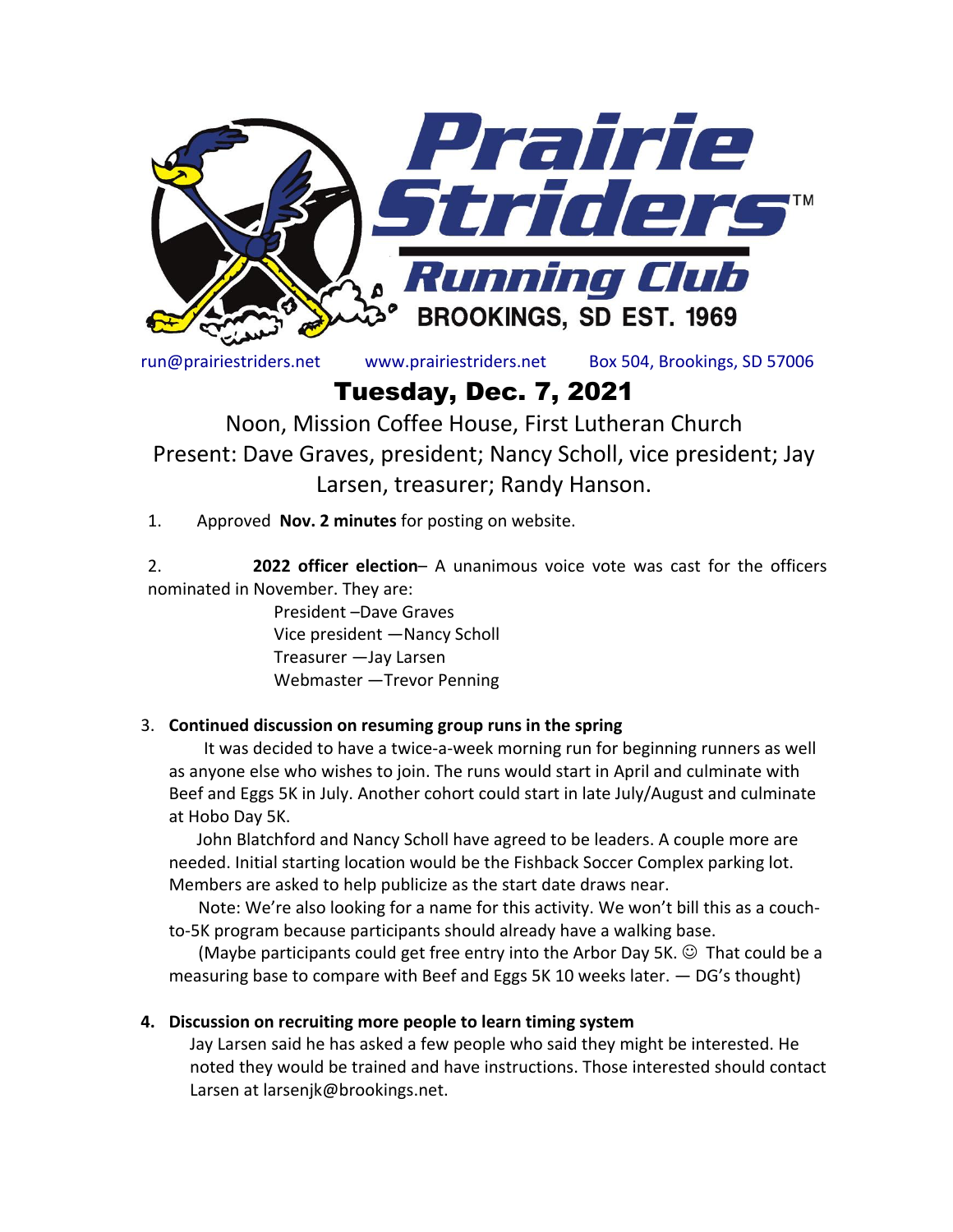**5. Considering awarding points towards races for attending meetings or being on the board**

Nancy Scholl proposed: attend 10 meetings, earn free entry to the marathon; 5 meetings, free entry to Jack 15 or Longest Day 10K; 3 meetings, free entry to a 5K. Races would be reimbursed by the club. There also was discussion on whether serving on the board should merit points.

Action was deferred to Feb. 1, when there are hopefully more in attendance.

## Miscellaneous

- 1. **Librarian's report** Bob Bartling. Not present.
- 2. **Website sponsorship** —605 Running Co. to again sponsor web page. DG will send out invoice in the coming days. Sent via email 12/7/21
- 3. **USATF SafeSport Training** Dave Graves & Jay Larsen have completed this twohour online training, which is now required of race directors applying for USATF sanctioning (insurance). Larsen and Graves said they would make the sanctioning request for race directors not wanting to take the training, which focuses on sexual harassment.
- 4. **Newsletter**  Mostly written. Dave Graves plans to ask Allegra for help with layout as he no longer has publishing software on his computer.
- 5. **Friend of Running plaques**  Thanks for Marlene Schram at Mills Construction, individual plaques have been prepared for past recipients. Those will be presented during the end-of-year awards assembly after the Indoor 5K Jan. 22.
- 6. **Park & Rec Mayor's awards**  Jay nominated the club for the inaugural Park and Rec Mayor's Award under the organization category and Matt Bien under the individual category. They were presented Dec. 2 along with other city awards.

## Race director reports

**• Jack 15 Sept. 2**4, 2022 — Dave — Dick Beardsley has accepted an invite from SD Humanities Council to speak at the Festival of Books Sept. 24-25. He also will speak to runners on the Friday night before the  $60<sup>th</sup>$  annual race and plans to run in the Jack 15. A brief recognition program for original runners (Dec. 7, 1963) and other significant participants will precede Beardsley' talk.

**• Turkey Day run** Nov. 25 — Randy Hanson reported 39 participants with 32 of them completing the 5K at the Research Park at South Dakota State. The one-mile circle proved to be a good course and favorable feedback was received. Donations of \$70 were collected for Feeding South Dakota, Brookings chapter, and 94 pounds of food were donated.

• **Indoor 5K** Jan 22 — Dave Graves reported 13 have registered to date. Jay said the club's electronic timing system will be used. Swag will be a royal blue headband.

*Next meeting – noon, Tuesday, Feb.1 at* Mission Coffeehouse, First Lutheran Church

*No January meeting.*